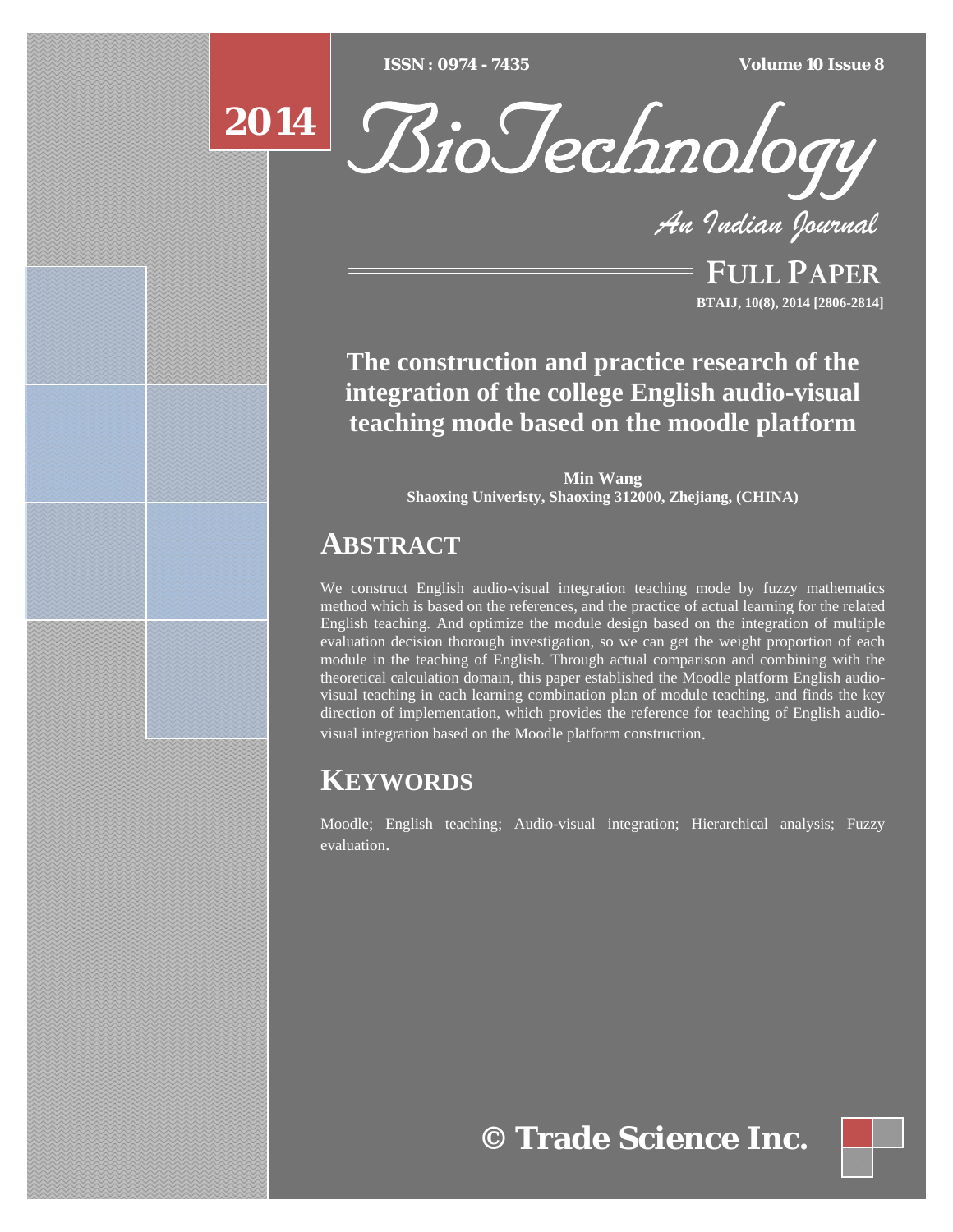#### **INTRODUCTION**

 English is the lingua franca of the world with the rapid development of global economy since the 21st century. With the development of the economy in the world, international communication is also rising. In China, the world's largest developing country, economy is rising rapidly, and science and technology also made progress, the frequency between China and various countries in the world are increasing rapidly. Various industries are thirsty for talents of great English comprehensive ability, the social demand for English talents is expanding according to the social form.

 The demands of society promote the reform and progress of English teaching, to adapt to the needs of the social demands, especially to communicate effectively. Therefore, English education would make students have English communication skills, which should teach on three sides by combining in English teaching, listening, speaking. The traditional pattern of heard of infusion teaching not only in the form of monotonous but also boring, it declines students' interest in learning English. Nowadays, as the network's developed, advanced in information technology, multimedia teaching makes teaching mode of the audio-visual integration easier and better. With the aid of network platform to enhance learning interest, improving learning environment, simulation scene dialogue is at the forefront of teaching English.

 To student's English teaching based on network platform and model platform, to comprehensive English talent cultivation, we discusses the present situation of deaf English teaching mode l. And try to build English audio-visual integration teaching mode to solve the plight of the English teaching at present.

### **MOODLE PLATFORM**

 Moodle platform, its full name is Modular Object-Oriented Dynamic Learning Environment, is rising at the historic moment of Network platform and information technology. Moodle platform is the learning object that oriented dynamic modular learning environment. Which is made by Australia Dr Martin Dougiamas on the basis of constructivism education theory research.

 English audio-visual integration teaching model is an application to develop students of English learning in the coming year, and helps to let student understand, communicate, see by that teaching mode, it also helps to strengthen the English environment by adding visual effects, which can increase the interest in learning, observe the language used in any environment. Actually it will improve English communication skills. Moodle teaching management platform is of surge powerful function, and its main functions are shown in Figure 1 below.

 Moodle is modular teaching management, among them there are six modules of the students' part: the chat module, discussion module, operation module, test module, the questionnaire survey, and the resources module. And there are three big modules of teacher's: network management, course management, user management module. We can establish learning rule layer according to the module of students, which means to achieve the study effect and take the implementation of various modules as audio-visual integration scheme of learning. Analytic hierarchy structure is established.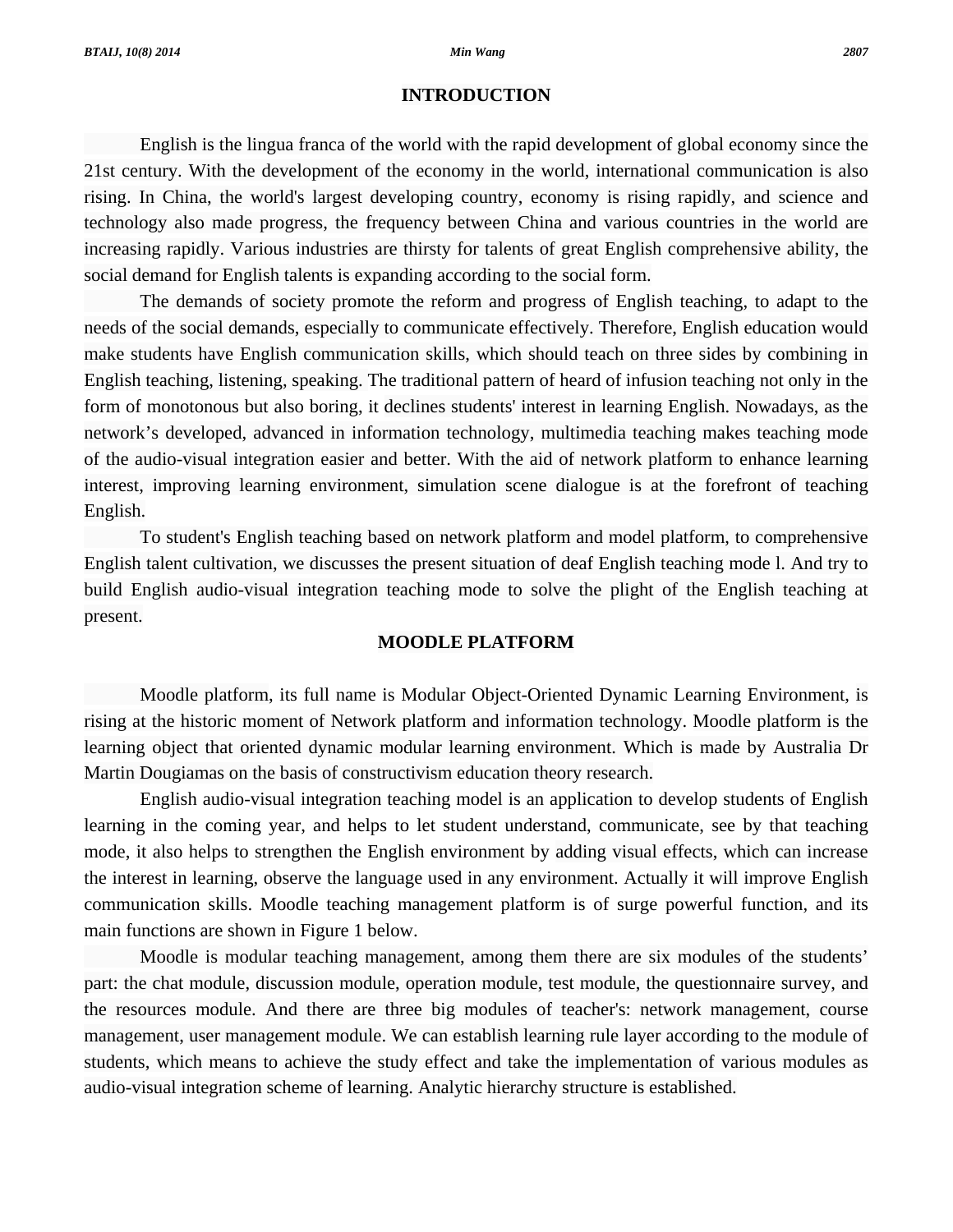

**Figure 1 : Moodle function of graphic** 

#### **FUZZY DECISION-MAKING MATHEMATICAL MODEL OF MULTIPLE LEVELS**

 Fuzzy classification refers to the objective things in indistinguishable street alive in the process of transition state; he has no clear distinguish. We often in a fuzzy state whether it is a real life or we are in the engineering research problems. American scholar Chad (L.A.Z soon) in 1965 proposed the concept of fuzzy mathematics according to the phenomenon of fuzzy number, fuzzy mathematics as a new branch of mathematics, created a new field of mathematics. Fuzzy comprehensive evaluation is comprehensive multiple factors alive index evaluation system to make a fuzzy evaluation, which means the principle of fuzzy relationship synthetic membership grade of system is calculated, is a method of the evaluation results.

#### **The fuzzy evaluation steps**

Establish the evaluation object factor theory field *U*,  $U = (u_1, u_2, \dots, u_n)$ , in this paper:  $u_1$  represents mobilizing students' active learning,  $u_2$  represents improving the efficiency of English learning,  $u_3$ represents Enhancing students' integrated English level,  $u_4$  represents four factors of Increasing interaction between teachers and students.

 Determine the factors of qualitative evaluation of the language level in concerning domain *V* ,  $V(v_1, v_2, \dots, v_n)$ , The determination of evaluation usually be decided, such as good or bad, high and low, the importance. this article aims to see whether it can effectively improve the students' English level, the assessment is set to (very effective, more efficient, effective, less work, not very much), represented by  $v_n(n=1,2,3,4,5,).$ 

To determine the scheme theory field *F*, there are  $F = (f_1, f_2, f_3, f_4, f_5, f_6)$ , they respectively represent English chat, discuss, English homework, English test, feedback, English resources. We establish the fuzzy relation matrix through the membership degree of evaluation theory domain of corresponding factors. Through expert review, we can press the TABLE 1 to show a corresponding membership form.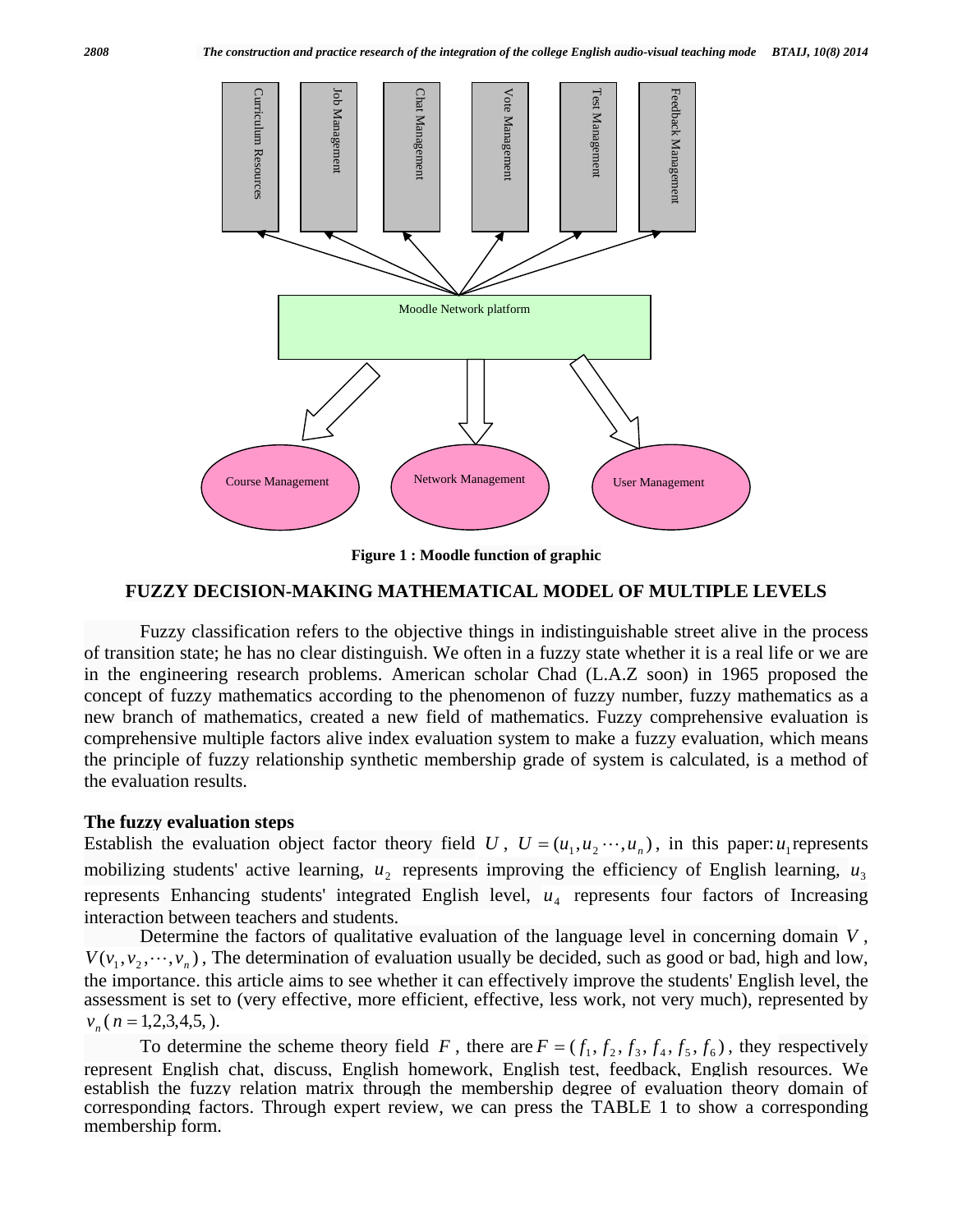|                  | very effective $v_1$ | more efficient $v_2$ | effective $v_3$ | less work $v_4$ | Not very much $v_5$ |
|------------------|----------------------|----------------------|-----------------|-----------------|---------------------|
| $\boldsymbol{u}$ | 0.16                 | 0.42                 | 0.23            | 0.12            | 0.07                |
| $u_{\gamma}$     | 0.54                 | 0.21                 | 0.16            | 0.09            |                     |
| $u_{\alpha}$     | 0.53                 | 0.23                 | 0.14            | 0.10            | O                   |
| $u_{4}$          | 0.13                 | 0.19                 | 0.44            | 0.18            | 0.06                |

**TABLE 1: Membership value table** 

 So we confirm the scheme of the membership function relation to factors and use the following matrix:

 $\overline{\phantom{a}}$  $\overline{\phantom{a}}$  $\overline{\phantom{a}}$  $\overline{\phantom{a}}$ ⎠ ⎞  $\parallel$  $\lfloor$  $\lfloor$  $\mathsf I$ ⎝  $\big($ = 0.06 0 0 0.07 0.13 0.19 0.44 0.18 0.56 0.23 0.14 0.10 0.54 0.21 0.16 0.09 0.16 0.42 0.23 0.12  $R<sub>1</sub>$ 

Among them,  $r_{ij}$  represents the membership degree of factors for evaluation of the concerning domain in analects is the fuzzy matrix. Similarly we get the scheme of fuzzy relationship matrix respectively as follows.

 $\overline{\phantom{a}}$  $\overline{\phantom{a}}$  $\overline{\phantom{a}}$  $\overline{\phantom{a}}$ ⎠ ⎞  $\vert$  $\mathsf I$  $\mathsf I$  $\mathsf I$ ⎝  $\big($ = 0 0.02 0 0 0.15 0.15 0.48 0.12 0.57 0.23 0.10 0.08 0.14 0.39 0.28 0.19 0.46 0.25 0.18 0.11  $R<sub>2</sub>$  $\frac{1}{2}$  $\overline{\mathfrak{g}}$  $\overline{\mathfrak{g}}$  $\overline{\phantom{a}}$ ⎠ ⎞  $\parallel$  $\mathsf I$  $\mathsf I$  $\mathsf I$ ⎝  $\big($ = 0.33 0.26 17 0.23 0 0 0.13 0.54 0.11 0.13 0.21 0.28 0.13 0.23 0.28 0.19 0.08 0.18 0.12 0.39  $R_{3}$  $\overline{\phantom{a}}$  $\overline{\phantom{a}}$  $\overline{\phantom{a}}$ ⎟ ⎞  $0$  0.13 0.67 0.20)  $\parallel$  $\lfloor$  $\lfloor$  $\int$ ⎝  $=\begin{bmatrix} 0.03 & 0.15 & 0.25 & 0.17 & 0.03 \\ 0.16 & 0.38 & 0.25 & 0.18 & 0.03 \end{bmatrix}$ 0.03 0.16 0.16 0.38 0.25 0.18 0.09 0.13 0.28 0.47 0.18 0.22 0.25 0.19  $R<sub>4</sub>$  $\frac{1}{2}$  $\overline{\mathfrak{g}}$  $\overline{\mathfrak{g}}$  $\overline{\phantom{a}}$ ⎠ ⎞  $\parallel$  $\mathsf I$  $\mathsf I$  $\mathsf I$ ⎝ ⎛ = 0 0 0 0.27 0.58 0.27 0.15 0 0.23 0.18 0.31 0.28 0.63 0.21 0.15 0 0 0.12 0.33 0.28  $R<sub>5</sub>$  $(0.07 \quad 0.13 \quad 0.18 \quad 0.46 \quad 0.16)$ ⎟ ⎟ ⎟ ⎟ ⎞  $\mathsf{L}$ ⎜ ⎜  $\int$  $=\begin{vmatrix} 0.21 & 0.50 & 0.12 & 0.69 & 0.61 \\ 0.30 & 0.41 & 0.0.15 & 0.12 & 0.02 \end{vmatrix}$ 0.01 0 0.30 0.41 0.0.15 0.12 0.21 0.56 0.12 0.09 0.31 0.23 0.18 0.15  $R<sub>6</sub>$ 

 Determine the weights of factors concerning domain. Then Weight vector*W* ,  $W = (w_1, w_2, \dots, w_n)$ , among them  $a_i$  represents the subordinate relations of evaluation system which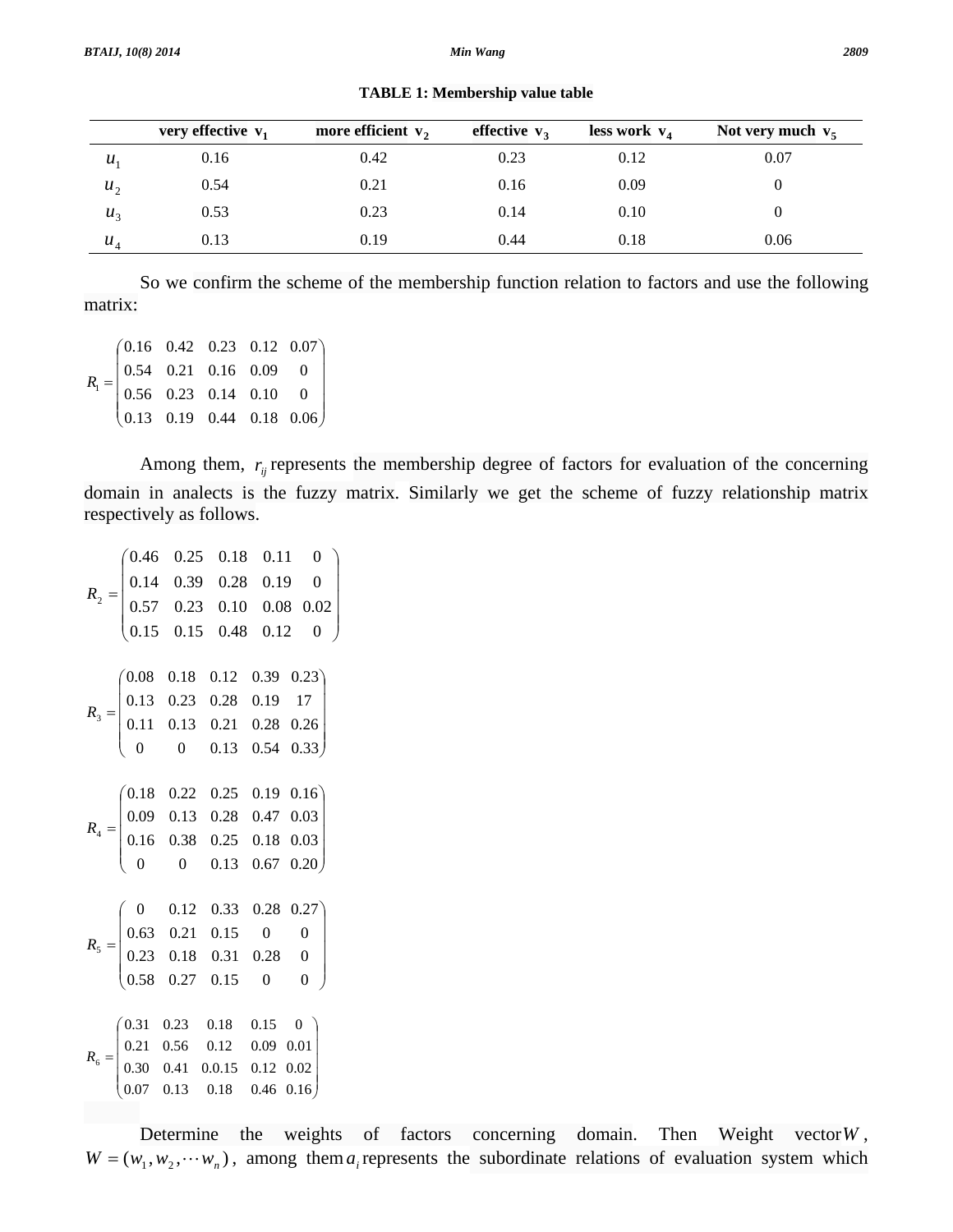means the distribution of the importance of various factors on the evaluation of the system. There are two commonly kinds of method for determining that always be used, One is directly through expert interview assignment, The second is through the analytic hierarchy process to establish judgment matrix to solve factors weights. the steps are as follows:

(1) Construct judgment matrix

 Comparing all the factors, and represent the comparison results by the quantitative value. such as using  $a_{ii}$  to represents the results of comparison between  $u_i, u_j$ , so matrix A can be obtained after all of the factors comparison. It said as follows.

$$
A = \begin{pmatrix} a_{11} & a_{12} & \cdots & a_{1j} \\ a_{21} & a_{22} & \cdots & a_{2j} \\ \vdots & \vdots & \ddots & \vdots \\ a_{i1} & a_{i2} & \cdots & a_{ij} \end{pmatrix}
$$

Among them, the value of  $a_{ii}$  are respectively represented by  $1 \sim 9$  scale and its reciprocal, Saaty thinks that using 1~9 scale to represent the Comparing structure can meet the people's judgment In psychology. The meaning of digital respectively as follows: TABLE 2.

| scale       | meaning                                                       |  |  |  |  |
|-------------|---------------------------------------------------------------|--|--|--|--|
|             | Two factors of the target are equally important               |  |  |  |  |
| 3           | The former factor is slightly important than the next one     |  |  |  |  |
| 5           | The former factor is important than the next one              |  |  |  |  |
| 7           | The former factor is more important than the next one         |  |  |  |  |
| 9           | The former factor is much more important than the next one    |  |  |  |  |
| even number | represent the importance between the two Odd numbers          |  |  |  |  |
| reciprocal  | Represent the order of the front-to-back ratio of the factors |  |  |  |  |

#### **TABLE 2 : The meaning of the scale1~9**

(2) Consistency check and the calculation of the weight vector

The definition of consistent matrix is: for matrix  $A = (a_{ij})_{i,j}$ , If the elements in the matrix  $a_{ij}a_{jk} = a_{ik}$ , so that the matrix is the consistent matrix. Among them,  $a_{ij} > 0$ ,  $a_{ij} = 1/a_{ji}$ . In order to use it to calculate the weight vector, we require that inconsistencies matrix should be in acceptable condition. The more difficult now is that we can't take all the factors into consider in it, which leads to the undesirable state of the Consistency of judgment matrix when comparing the two structure judgment matrix.

 The consistency of judgment matrix *CI* , and the Judgment matrix consistency ratio*CR*, their formula of calculation is in the following:

$$
CI = \frac{\lambda_{\max} - n}{n - 1}
$$

Among them *n* represents the Order number of the Judgment matrix, which means the number of comparing factors.

$$
CR = \frac{CI}{RI}
$$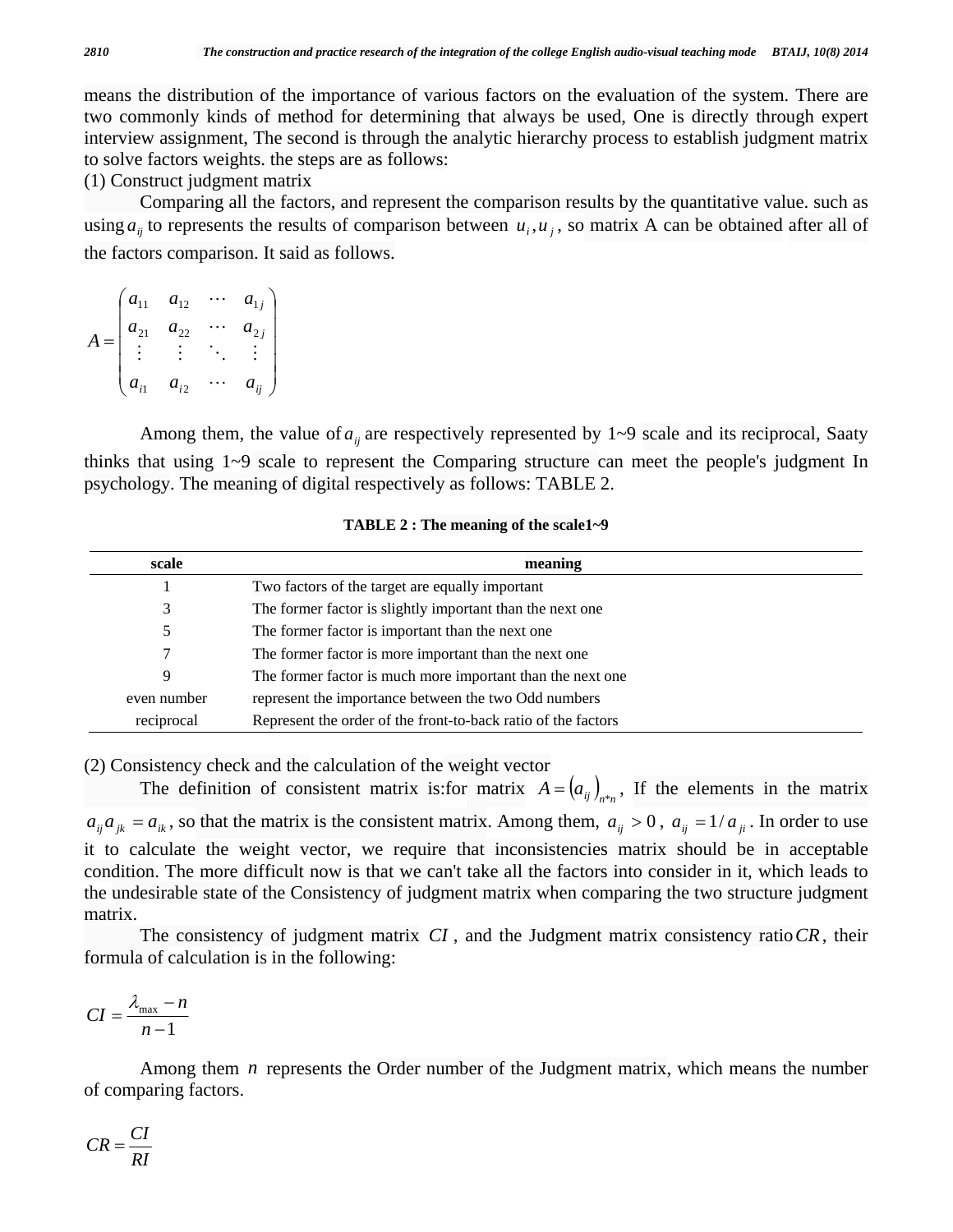Among them *RI* represents the value of Random Consistency Index, in the following TABLE

**TABLE 3 : The value of RI** 

|  |  | n 1 2 3 4 5 6 7 8 9 10 11                           |  |  |  |  |
|--|--|-----------------------------------------------------|--|--|--|--|
|  |  | RI 0 0 0.58 0.90 1.12 1.24 1.32 1.41 1.45 1.49 1.51 |  |  |  |  |

when  $CR \ge 0.1$ , we think that judgment matrix becomes inconsistencies, and need to adjust the judgment matrix again. when  $CR < 0.1$ , the inconsistencies of judgment matrix can be accepted in some field and we can go on the next calculation. Then we calculate levels of total sorts and the consistency check further more.

 The calculation of weight, there are many ways to calculate the weight vector of judgment matrix such as Define the computing, computer iteration, power method and the harmonization method, among them the easiest one is harmonization method. Assuming that the weight vector of factor *An* is:

 $W = (w_1, w_2, w_3 \cdots w_n)$ 

Then the judgment matrix is:

$$
A = \begin{pmatrix} w_1 / w_1 & w_1 / w_2 & \cdots & w_1 / w_n \\ w_2 / w_1 & w_2 / w_2 & \cdots & w_2 / w_n \\ \vdots & \vdots & \ddots & \vdots \\ w_n / w_1 & w_n / w_2 & \cdots & w_n / w_n \end{pmatrix}
$$

According to the nature of the above matrix, we can normalize all the A vector into matrix D.

$$
D = \begin{pmatrix} a_{11} & a_{12} & \cdots & a_{1n} \\ a_{21} & a_{22} & \cdots & a_{2n} \\ \vdots & \vdots & \ddots & \vdots \\ a_{n1} & a_{n2} & \cdots & a_{nn} \end{pmatrix} \cdot \begin{pmatrix} 1/\sum_{i=1}^{n} a_{i1} & 0 & \cdots & 0 \\ 0 & 1/\sum_{i=1}^{n} a_{i2} & \cdots & 0 \\ 0 & \vdots & \ddots & \vdots \\ 0 & 0 & \cdots & 1/\sum_{i=1}^{n} a_{in} \end{pmatrix}
$$

We will obtain the sum of each line of the matrix after the normalization and get matrix E.

$$
E = D \bullet (1 \quad 1 \quad \cdots \quad 1)_{1 \times n}^{T}
$$

$$
E = (e_{11} \quad e_{12} \quad \cdots \quad e_{1n})^{T}
$$

After the normalization of matrix E, we can get the weight vector.

$$
W = (w_1 \quad w_2 \quad \cdots \quad w_n) = \left(e_{11} / \sum_{i=1}^n e_{i1} \quad e_{12} / \sum_{i=1}^n e_{i1} \quad \cdots \quad e_{1n} / \sum_{i=1}^n e_{i1}\right)
$$

The calculation of eigenvalue of maximum: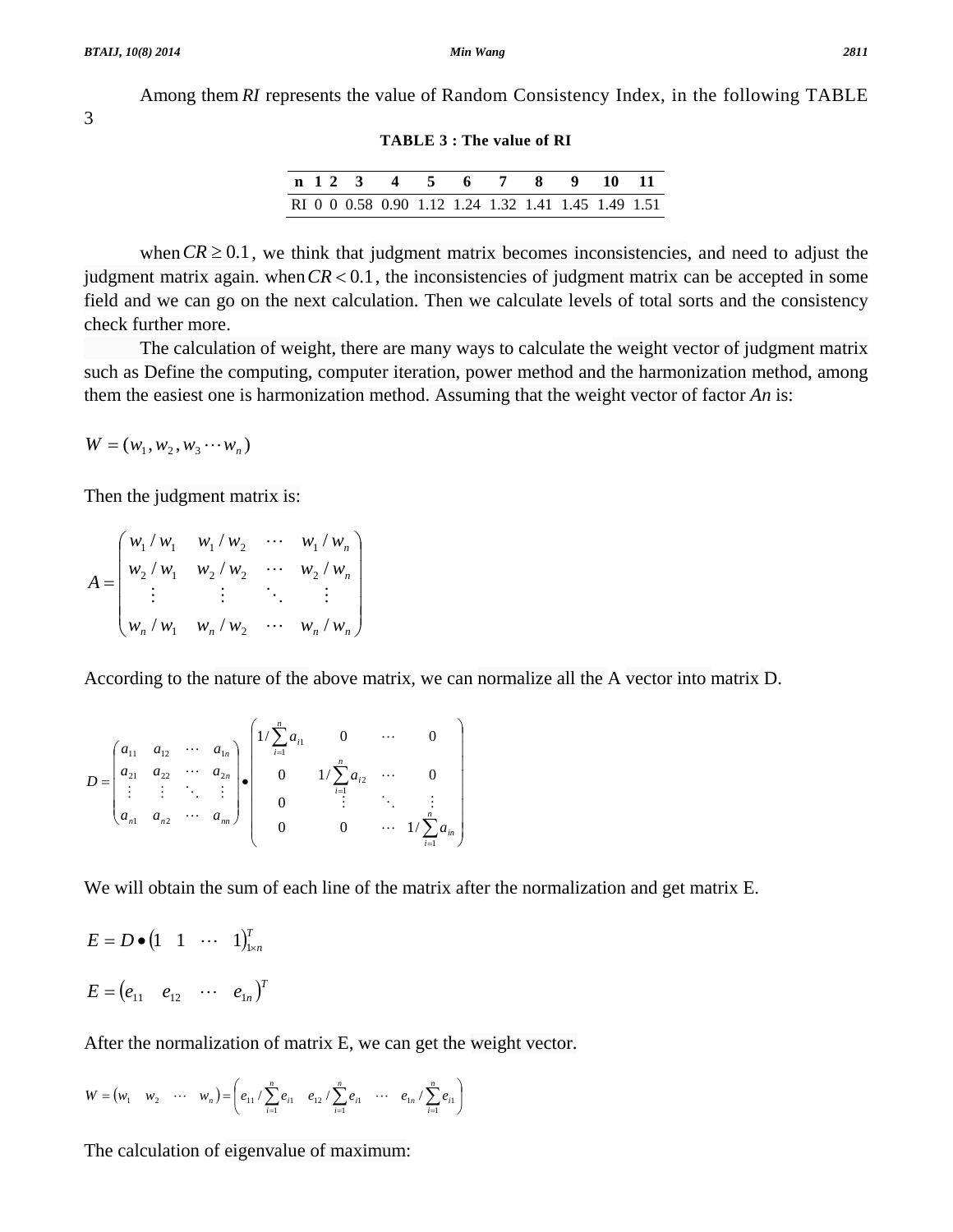$=\frac{1}{n}\sum_{i=1}^{n}$  $i=1$   $W_i$ *i w AW*  $\lambda_{\max} = \frac{1}{n} \sum_{i=1}^{n} \frac{(AW)}{w_i}$ 

(3)the result of the weight vector. We can construct judgment matrix by the above method

$$
P = \begin{pmatrix} 1 & 2 & 1/3 & 4 \\ 1/2 & 1 & 1/4 & 5 \\ 3 & 4 & 1 & 7 \\ 1/5 & 1/3 & 1/7 & 1 \end{pmatrix}
$$

the weight vector:

 $W = (0.25 \quad 0.14 \quad 0.55 \quad 0.06)$ 

The eigenvalue of maximum:

 $\lambda_{\text{max}} = 4.068$ 

Consistency check ratio:

 $CR = 0.025 < 0.1$ 

The calculation results pass the consistency check.

#### **CALCULATION AND RESULTS ANALYSIS**

#### **The calculation of scheme evaluation**

 We can get vector *W* through the above way to calculate, the fuzzy matrix. We can take *A* and *R* as well as the synthetic operator  $M(\bullet,\oplus)$  to get the vector  $B=(b_1,b_2,\cdots b_m)$ , the evaluation model of calculation scheme calculates all the methods respectively and finally get a reasonable English teaching methods.

 $\overline{\phantom{a}}$  $\overline{\phantom{a}}$ ⎟ ⎟  $(0.13 \t0.19 \t0.44 \t0.18 \t0.06)$ ⎞  $\mathsf{L}$  $\mathsf I$  $\mathsf I$ ⎜  $(0.16 \t 0.42 \t 0.23 \t 0.12 \t 0.07$  $= WOR_1 = (0.25 \quad 0.14 \quad 0.55 \quad 0.06)$  0  $\begin{bmatrix} 0.56 & 0.23 & 0.14 & 0.10 \end{bmatrix}$ 0 0.56 0.23 0.14 0.10  $B_1 = WORDR_1 = (0.25 \quad 0.14 \quad 0.55 \quad 0.06)O\left(\begin{array}{ccc} 0.54 & 0.21 & 0.16 & 0.09 \\ 0.56 & 0.22 & 0.14 & 0.10 \end{array}\right)$ 

We can get:

 $B_1 = (0.43 \quad 0.27 \quad 0.18 \quad 0.11 \quad 0.02)$ 

In the same way we can get other results:

| $B_2 = (0.46 \quad 0.58 \quad 0.32 \quad 0.25)$ |  | (0.14) |
|-------------------------------------------------|--|--------|
| $B_3 = (0.10 \quad 0.04 \quad 0.06 \quad 0.07)$ |  | 0.09)  |
| $B_4 = (0.15 \quad 0.07 \quad 0.11 \quad 0.11$  |  | 0.11)  |
| $B_5 = (0.25 \quad 0.79 \quad 0.33 \quad 0.25$  |  | 0.06)  |
| $B_6 = (0.28 \quad 0.24 \quad 0.32 \quad 0.14$  |  | 0.13)  |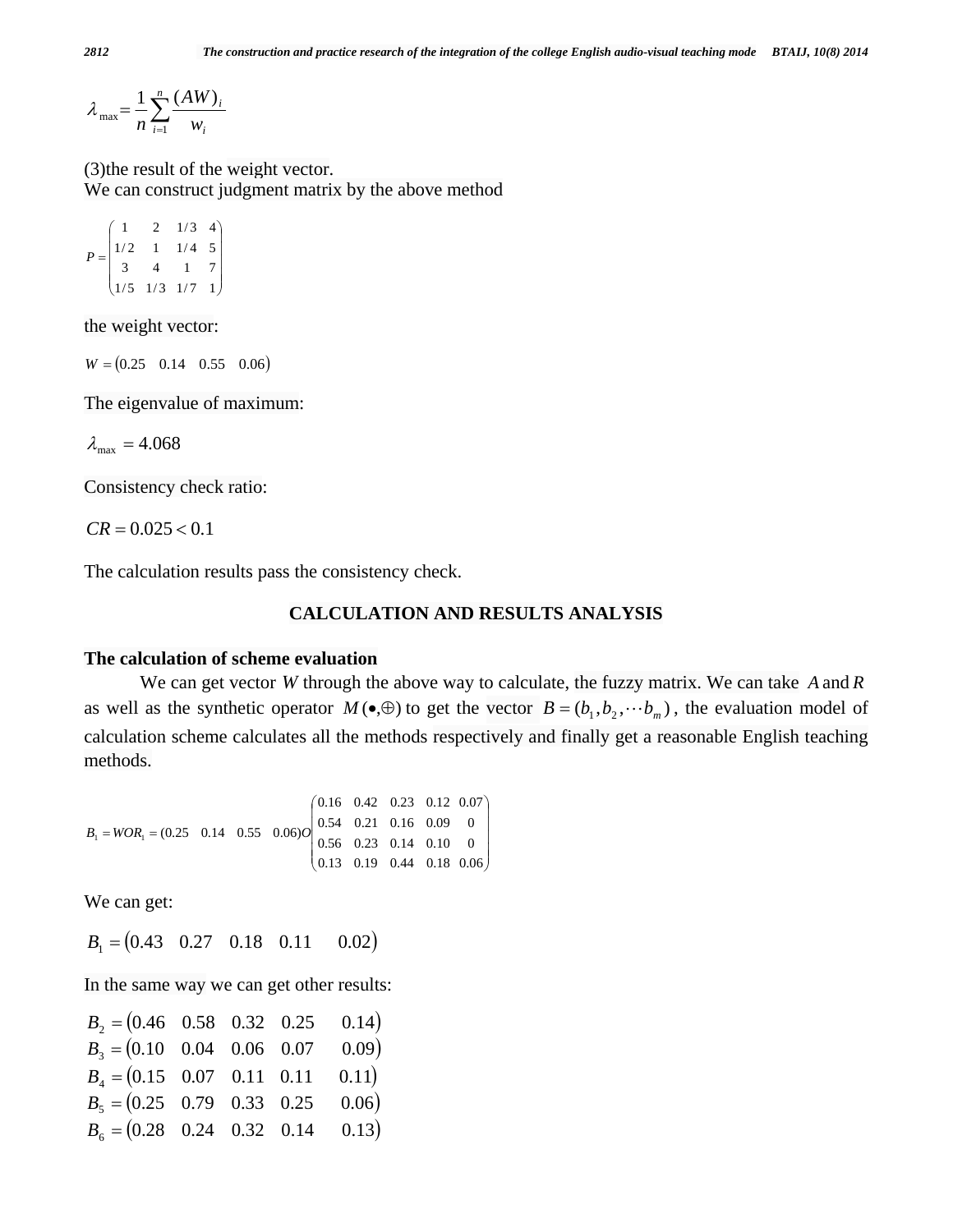#### **Priority of calculation in each plan**

 Calculating priorities of each scheme, and determining the investment proportion of the scheme in the comprehensive implementation process. The method is in the following. Quantitative the evaluation of the fuzzy value, let:

 $V = (0.5 \t 0.4 \t 0.3 \t 0.2 \t 0.1)$ 

Then the formula of the normalization :

 $N_k = B_k V^T$ ,  $(k = 1, 2, 3, 4, 5, 6)$ 

We can get the matrix B from 4.1,

| $B = \begin{pmatrix} 0.43 & 0.27 & 0.18 & 0.11 & 0.02 \\ 0.46 & 0.58 & 0.32 & 0.25 & 0.14 \\ 0.10 & 0.04 & 0.06 & 0.07 & 0.09 \\ 0.15 & 0.07 & 0.11 & 0.11 & 0.11 \\ 0.25 & 0.79 & 0.33 & 0.25 & 0.06 \\ 0.28 & 0.24 & 0.32 & 0.14 & 0.13 \end{pmatrix}$ |  |  |  |
|----------------------------------------------------------------------------------------------------------------------------------------------------------------------------------------------------------------------------------------------------------|--|--|--|
|                                                                                                                                                                                                                                                          |  |  |  |
|                                                                                                                                                                                                                                                          |  |  |  |
|                                                                                                                                                                                                                                                          |  |  |  |
|                                                                                                                                                                                                                                                          |  |  |  |
|                                                                                                                                                                                                                                                          |  |  |  |

We can get:

 $N = (0.4 \quad 0.6 \quad 0.11 \quad 0.17 \quad 0.6 \quad 0.37)^T$ 

The normalization of the above results:

 $N_{\text{H}-\text{R}} = (0.18 \quad 0.27 \quad 0.05 \quad 0.07 \quad 0.26 \quad 0.16)$ 

#### **CONCLUSIONS**

 After the calculation of the number of fuzzy multi-objective decision making, we can get the weight of every scheme. English chat 0.18, English discussion 0.27, English homework 0.05, English Quiz 0.07, Feedback 0.26, English resources 0.16, in the tutorial of the implementation of the integration of English audio-visual, which means the design of the class of English discussion, mechanism of feedback Problem, English chat, and taking fully use of the English resources are all the efficient ways to improve English. The design of the visual-audio-oral class should pay attention to four aspects. On the contrary, the traditional operation mode and Examination can not motivate the teaching of the visualaudio-oral. The integration of the visual-audio-oral class should focus on English discussion and problem feedback, English chat and English resource should be the assist.

 And as for the homework and examination should be the final test. We can get that the allocation proportion of English discussion, English chat and using English resource should be15:22:13. The key point is to focus on the problem feedback and the English discussion.

#### **REFERENCES**

- **[1]** Cheng Ru-Zhang; Multimode application in University English vocabulary teaching [J]. Journal of Mudanjiang University, **11**, 140-142 **(2011)**.
- [2] He Shan-Yan; Chinese multimode discourse analysis research summary [J]. Journal of Chongqing College of liberal arts (social science edition), **5**, 153-157 **(2011)**.